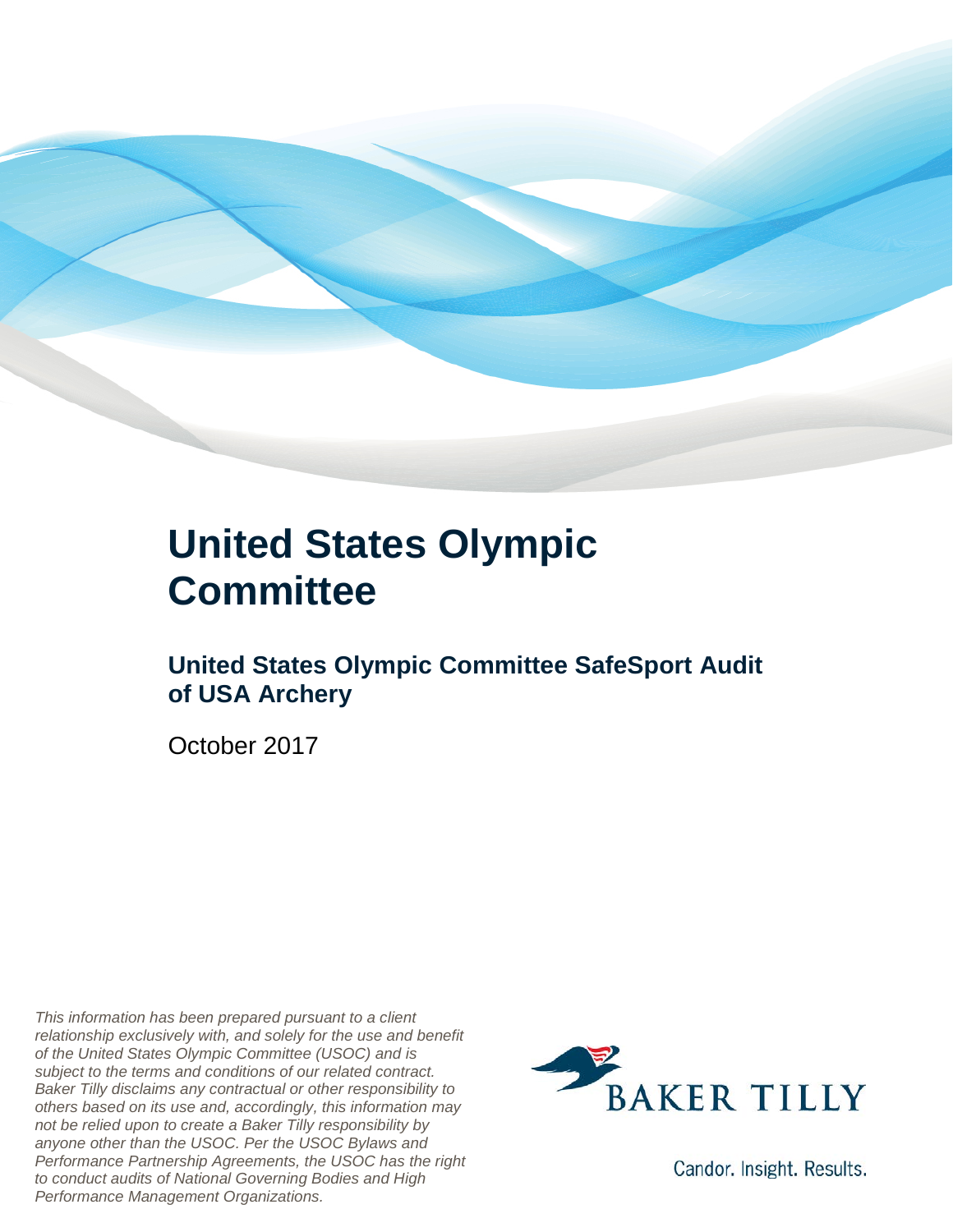

|  | UNITED STATES OLYMPIC COMMITTEE SAFESPORT AUDIT OF USA |  |
|--|--------------------------------------------------------|--|
|  |                                                        |  |
|  |                                                        |  |
|  |                                                        |  |
|  |                                                        |  |
|  |                                                        |  |
|  |                                                        |  |
|  |                                                        |  |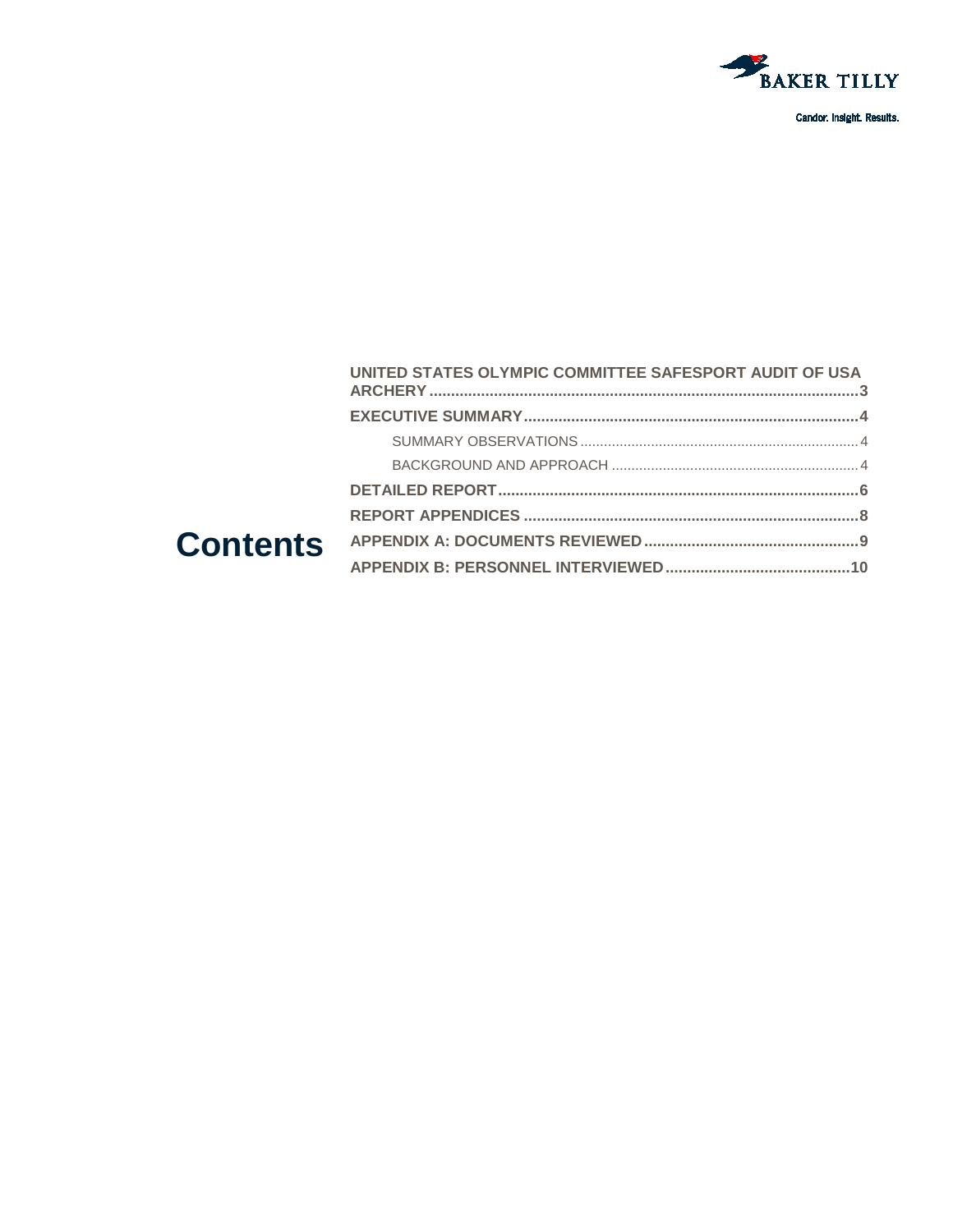

j

United States Olympic Committee USOC SafeSport Audit of USA Archery

## <span id="page-2-0"></span>**United States Olympic Committee SafeSport Audit of USA Archery[1](#page-2-1)**

<span id="page-2-1"></span><sup>1</sup> To consider the report in its entirety, please refer also to the detailed management response that will appear here [\[Governance Documents\]](https://www.teamusa.org/Footer/Legal/Governance-Documents) within 90 days of the date of this report.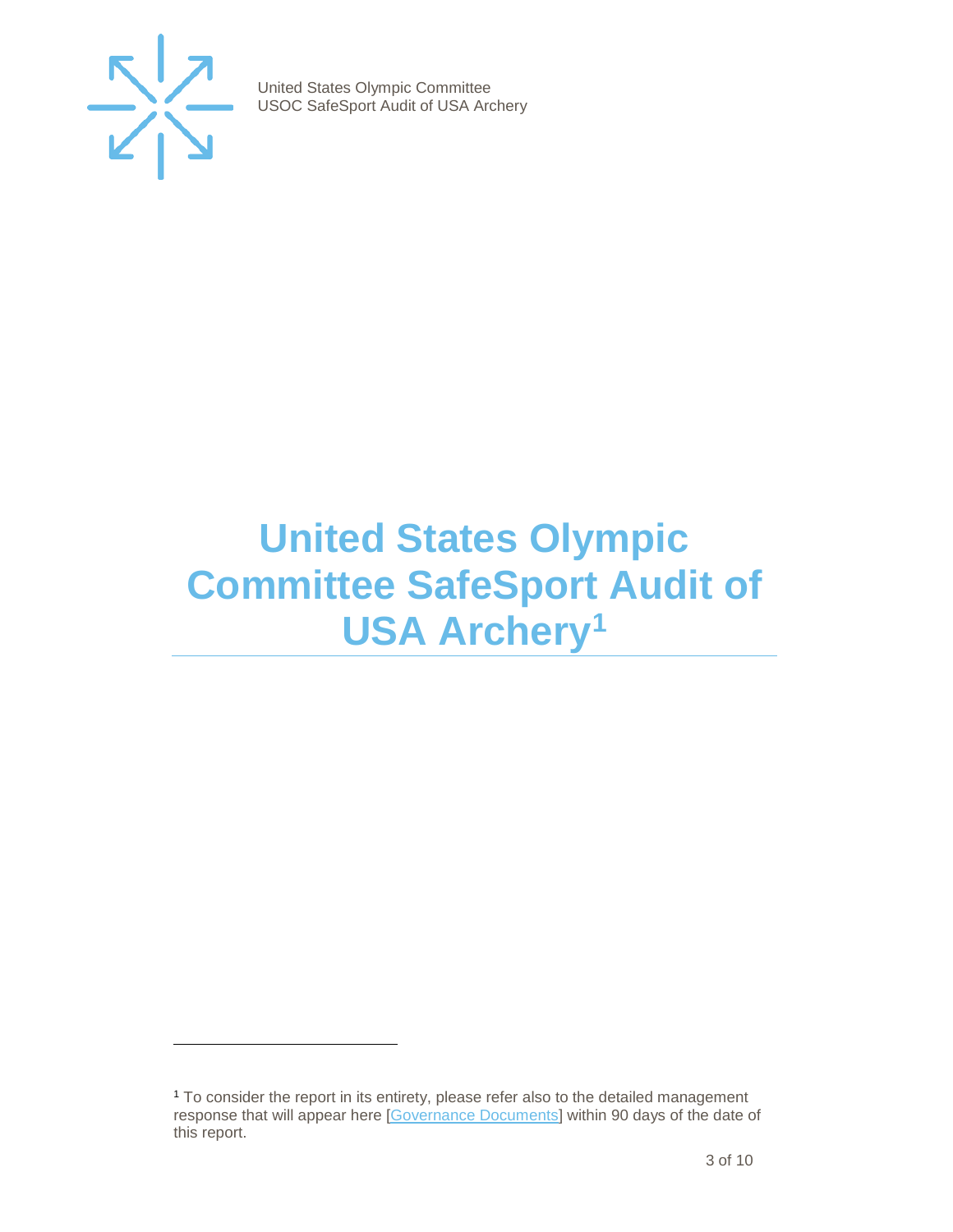

j

United States Olympic Committee USOC SafeSport Audit of USA Archery

# **Executive Summary**

#### <span id="page-3-1"></span><span id="page-3-0"></span>**Summary Observations**

It shall be the policy of the United States Olympic Committee (USOC) that each National Governing Body (NGBs) adopt a Minimum Standards Policy for Athlete Safety Programs (Athlete Safety Standards) by December 31, 2013[2](#page-3-3).

We noted the following opportunities to enhance the design of USA Archery's (USAA) compliance with the Athlete Safety Standards

> **Athlete Safety Standards - Application of the SafeSport Policy (Minors)** – USA Archery's policy indicates "Any employee, volunteer, instructor, coach, judge, administrator or member who has routine access to minors within a USAA Event or club activity must clear a USAA approved background screening and successfully complete the U.S. Center for SafeSport's training at a minimum of every two years (beginning in 2018)." USA Archery's application of this policy is inconsistent with the requirements listed in the Athlete Safety Standards and may be focused too narrowly on minors. The Athlete Safety Standards do not limit these activities to include only minors.

#### <span id="page-3-2"></span>**Background and Approach**

USOC engaged Baker Tilly Virchow Krause (Baker Tilly), to assist the USOC in the completion of SafeSport audits, to assess compliance with SafeSport policies and procedures at the USOC and all of its NGBs and High Performance Management Organizations (HPMOs).

Baker Tilly performed a review of USAA to evaluate compliance with the Athlete Safety Standards. The following activities were performed for this review of USAA:

- Developed and executed an audit program that included:
	- Holding a virtual entrance meeting to discuss and document USAA's SafeSport program and processes.
	- Selecting a sample of 10 from the required individuals to ensure a background check was performed and education and training was completed. See **Appendix A** for a list of documents reviewed.
	- Reviewing USAA's athlete safety policy and determining whether the following was addressed:
		- Required misconduct is prohibited and defined;
		- **Reporting procedures are documented; and**
		- The grievance process is documented and complies with Athlete Safety Standards.

<span id="page-3-3"></span><sup>2</sup> Effective June 20, 2017 the USOC replaced the Athlete Safety Standards with the NGB Athlete Safety Policy. Due to the timing of this audit, fieldwork was performed in accordance with the Athlete Safety Standards.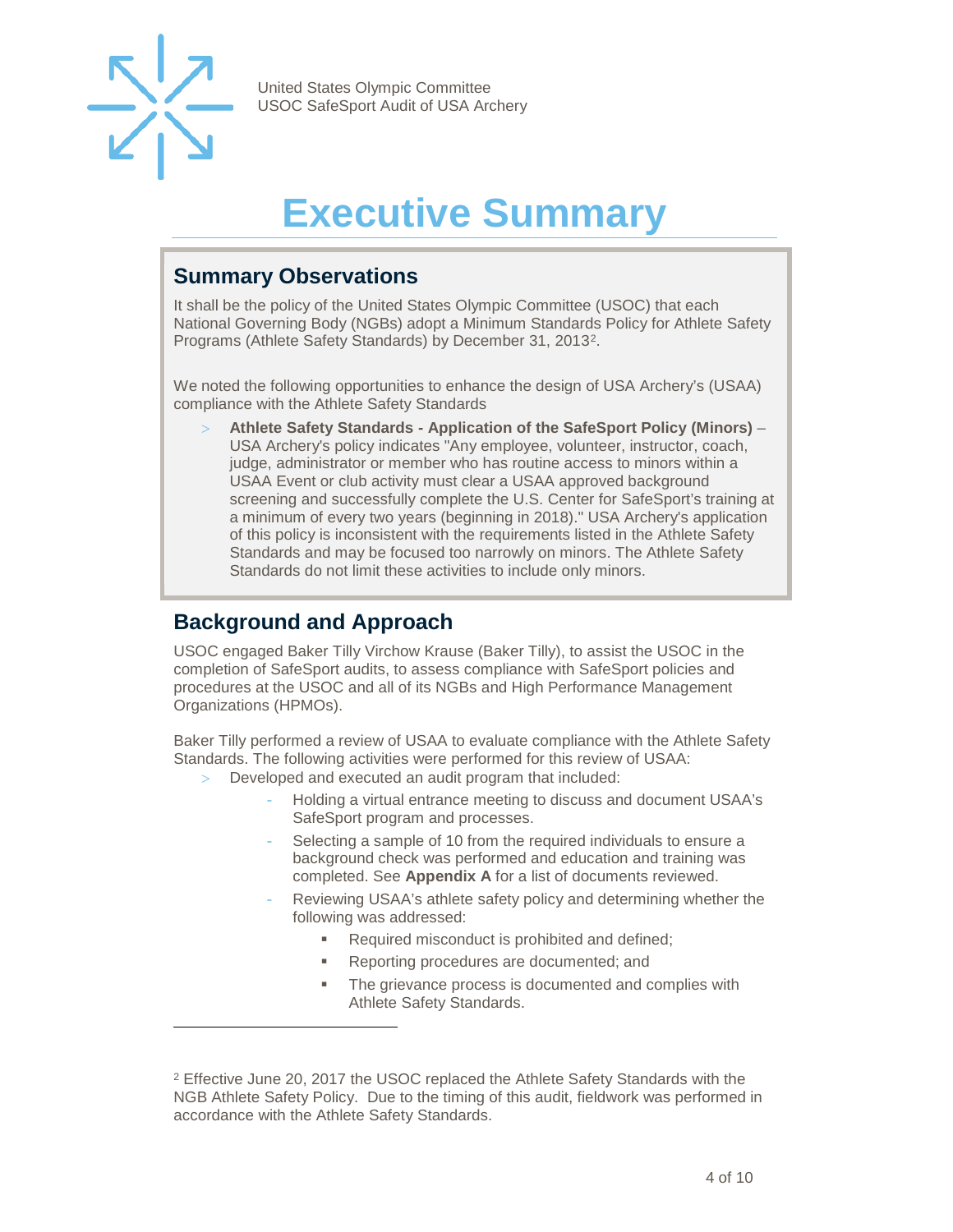

- Identifying which individuals are required to undergo a criminal background check and complete education and training.
- > Conducted a virtual exit meeting, if requested, following delivery of the draft report, to discuss audit findings and recommendation(s) with USAA. See **Appendix B** for a list of individuals interviewed.
- > Identified specific observations and recommendations regarding opportunities to enhance compliance with Athlete Safety Standards. Observations include the following attributes: criteria, condition, cause, effect and recommendation, as set out in the International Professional Practices Framework (IPPF) Standards and Practice Advisory 2410-1.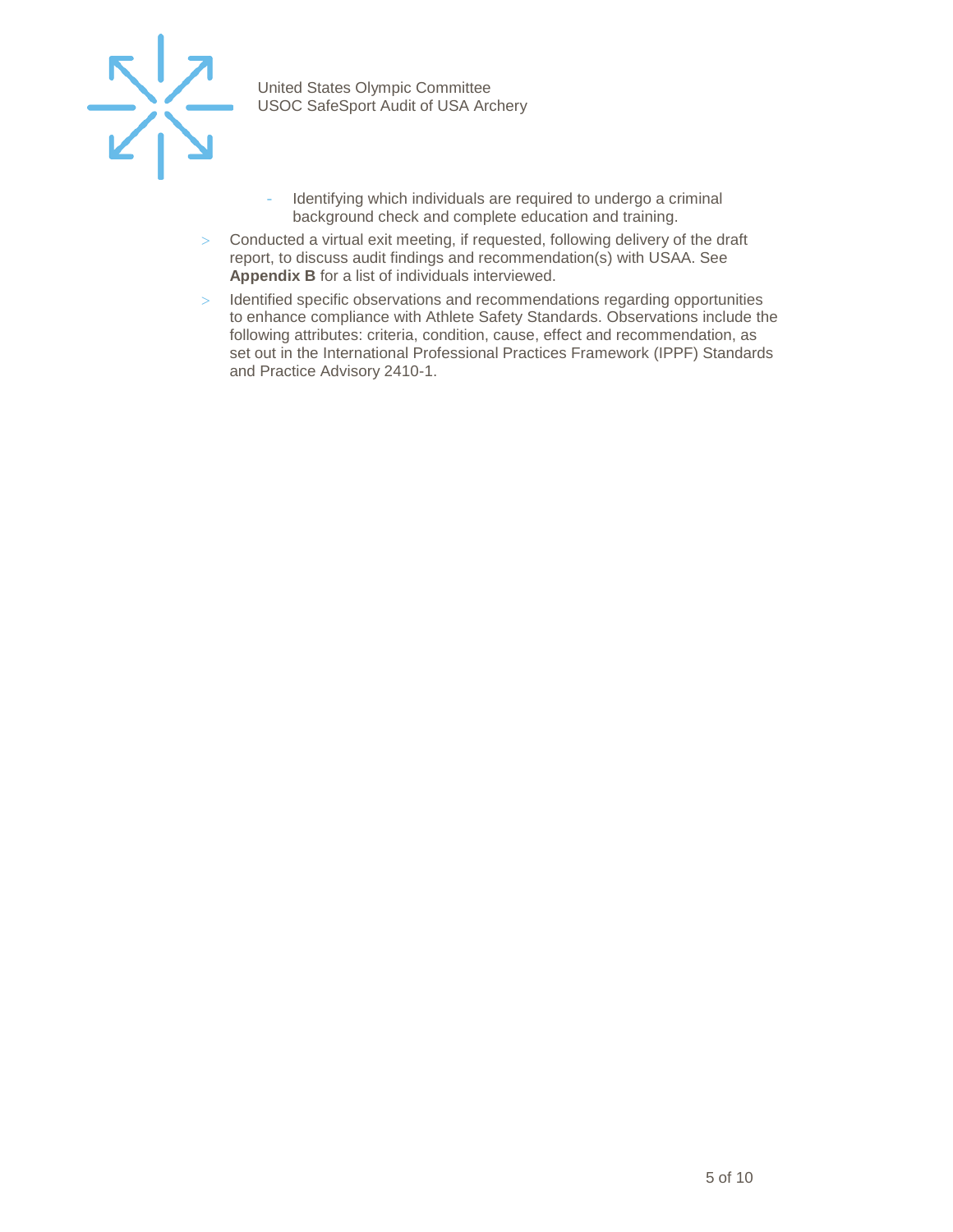

## **Detailed Report**

<span id="page-5-0"></span>The table below represents opportunities to enhance the design and effectiveness of USAA's compliance with the Athlete Safety Standards.

| 1. Athlete Safety Standards - Application of the SafeSport Policy (Minors) |                                                                                                                                                                                                                                                                                                                                                                                                                                                                                                                                                                                                                                                                                                                                                                                                                                                                                                        |  |
|----------------------------------------------------------------------------|--------------------------------------------------------------------------------------------------------------------------------------------------------------------------------------------------------------------------------------------------------------------------------------------------------------------------------------------------------------------------------------------------------------------------------------------------------------------------------------------------------------------------------------------------------------------------------------------------------------------------------------------------------------------------------------------------------------------------------------------------------------------------------------------------------------------------------------------------------------------------------------------------------|--|
| <b>Criteria</b>                                                            | The Athlete Safety Standards state each NGB/HPMO shall<br>require criminal background checks and education and training<br>for those individuals it formally authorizes, approves, or appoints<br>(a) to a position of authority over, or (b) to have frequent contact<br>with athletes.                                                                                                                                                                                                                                                                                                                                                                                                                                                                                                                                                                                                               |  |
| <b>Condition</b>                                                           | USA Archery's policy indicates "Any employee, volunteer,<br>instructor, coach, judge, administrator or member who has<br>routine access to minors within a USAA Event or club activity<br>must clear a USAA approved background screening and<br>successfully complete the U.S. Center for SafeSport's training at<br>a minimum of every two years (beginning in 2018)." USA<br>Archery's application of this policy is inconsistent with the<br>requirements listed in the Athlete Safety Standards and may be<br>focused too narrowly on minors. The Athlete Safety Standards do<br>not limit these activities to include only minors.                                                                                                                                                                                                                                                               |  |
| Cause                                                                      | USAA may not have updated its SafeSport-related<br>documentation and administrative materials to align with<br>requirements in the Athlete Safety Standards.                                                                                                                                                                                                                                                                                                                                                                                                                                                                                                                                                                                                                                                                                                                                           |  |
| <b>Effect</b>                                                              | USAA may not be in compliance with the Athlete Safety<br>Standards. NGBs/HPMOs must be in compliance with the Athlete<br>Safety Standards to be a member in good standing.<br>Noncompliance with the Athlete Safety Standards can result in<br>disciplinary action by the USOC including withdrawal of high<br>performance funding.<br>Additionally, stakeholders (e.g., coaches, staff, officials,<br>volunteers, etc.) may not know that criminal background checks<br>and education and training requirements apply to them or be<br>informed of SafeSport initiatives and the related misconduct<br>areas. Also, athletes may have contact with individuals who are<br>unaware of SafeSport misconduct and the potential impact to<br>athletes' well-being and/or have contact with individuals who<br>have a criminal history, which could put athletes at SafeSport-<br>related misconduct risk. |  |
| <b>Recommendation</b>                                                      | USAA must require that individuals it formally authorizes,<br>approves, or appoints (a) to a position of authority over, or (b) to<br>have frequent contact with athletes complete criminal background<br>checks and education and training requirements in a timely<br>manner and before they have contact with athletes to provide                                                                                                                                                                                                                                                                                                                                                                                                                                                                                                                                                                   |  |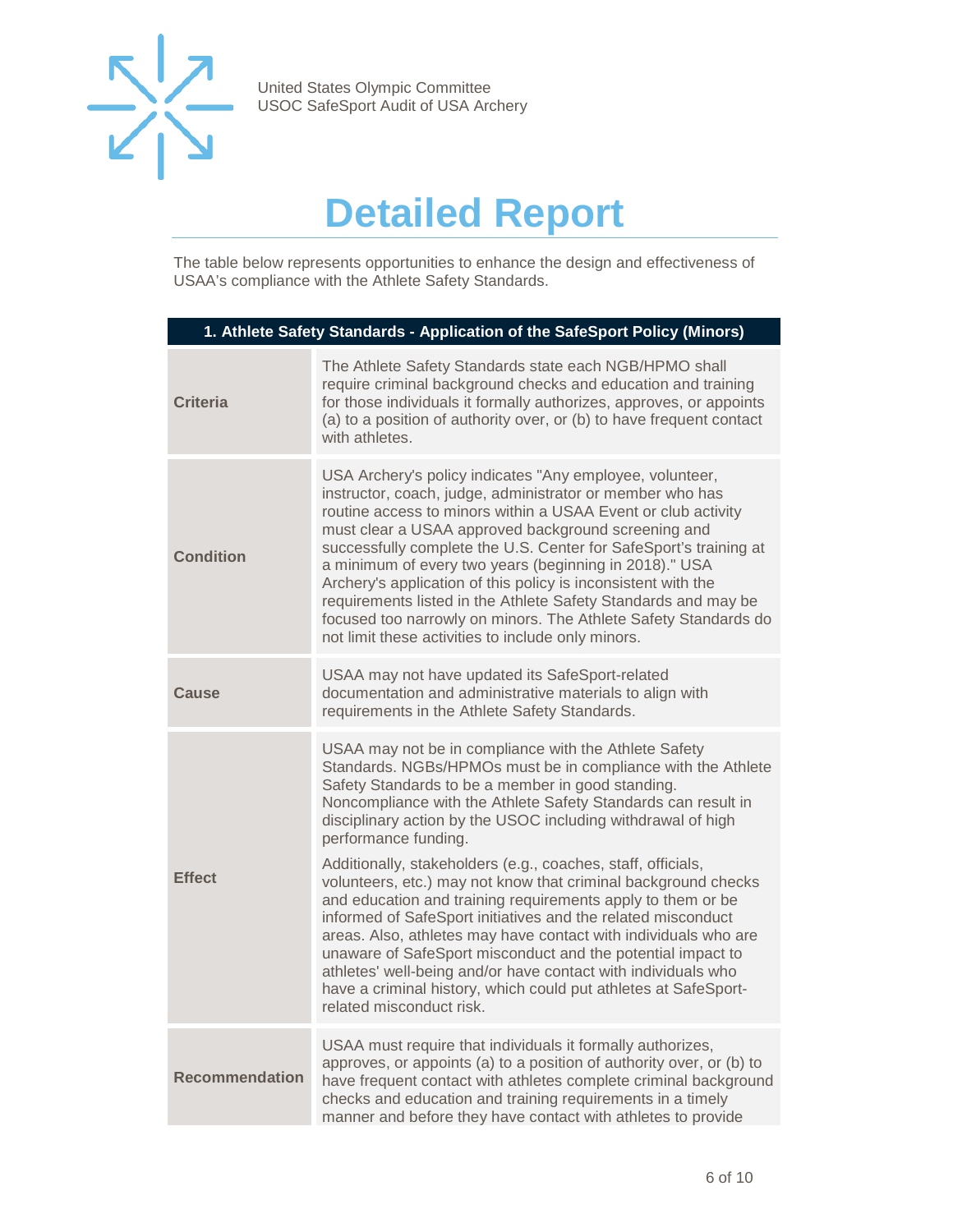

| 1. Athlete Safety Standards - Application of the SafeSport Policy (Minors) |                                                                                                                                                                                                                                                                   |  |
|----------------------------------------------------------------------------|-------------------------------------------------------------------------------------------------------------------------------------------------------------------------------------------------------------------------------------------------------------------|--|
|                                                                            | assurance that they are educated on the requirements of the<br>Athlete Safety Standards. Compliance with these requirements<br>must be completed within 90 days of receipt of the final audit<br>report.                                                          |  |
| <b>Management</b><br>response                                              | We agree with the condition and recommendation and will<br>respond to the USOC with a detailed plan to ensure compliance<br>with the current NGB Athlete Safety Policy. Our plan will be<br>submitted to the USOC within the 90 day timeline referenced<br>above. |  |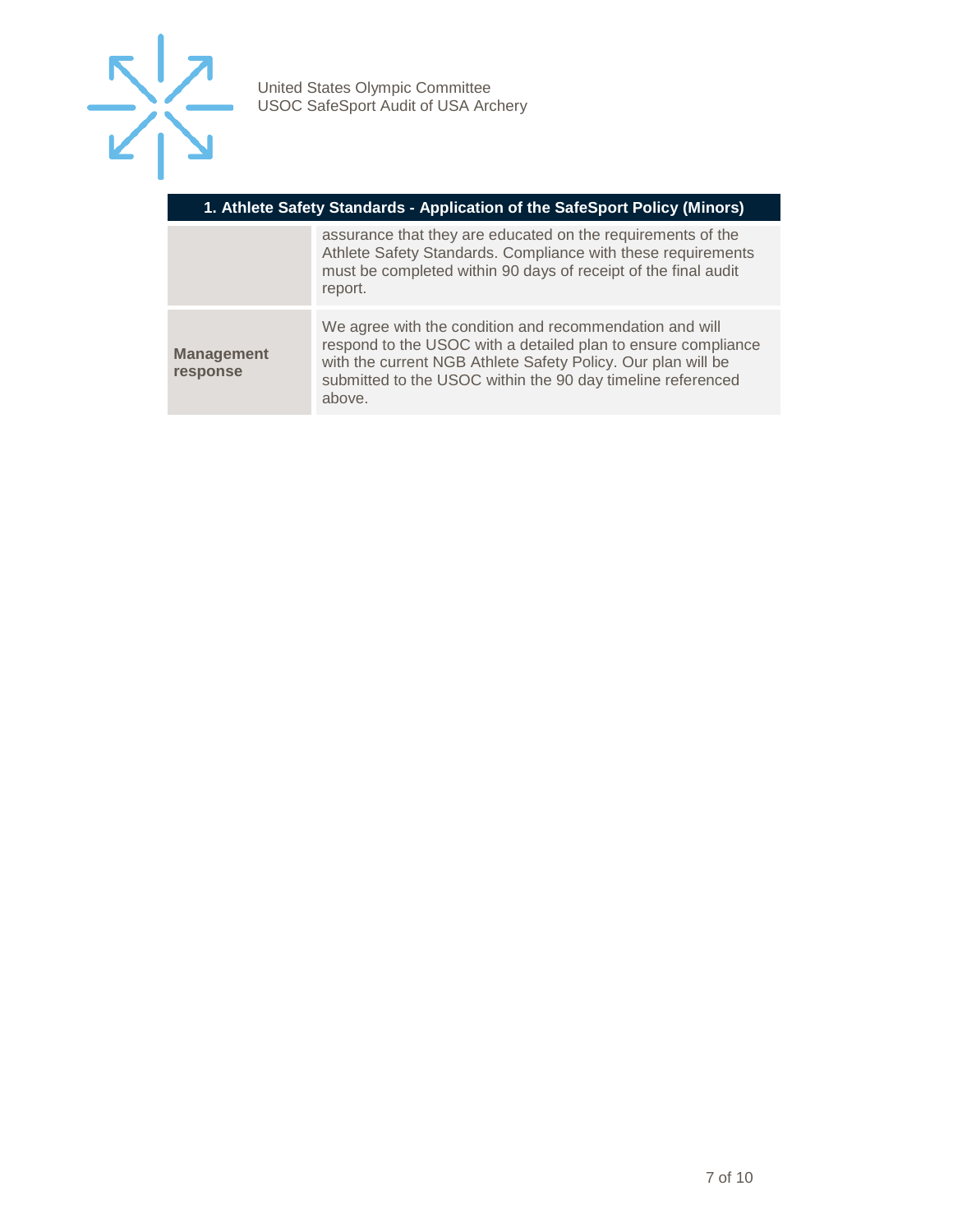

# <span id="page-7-0"></span>**Report Appendices**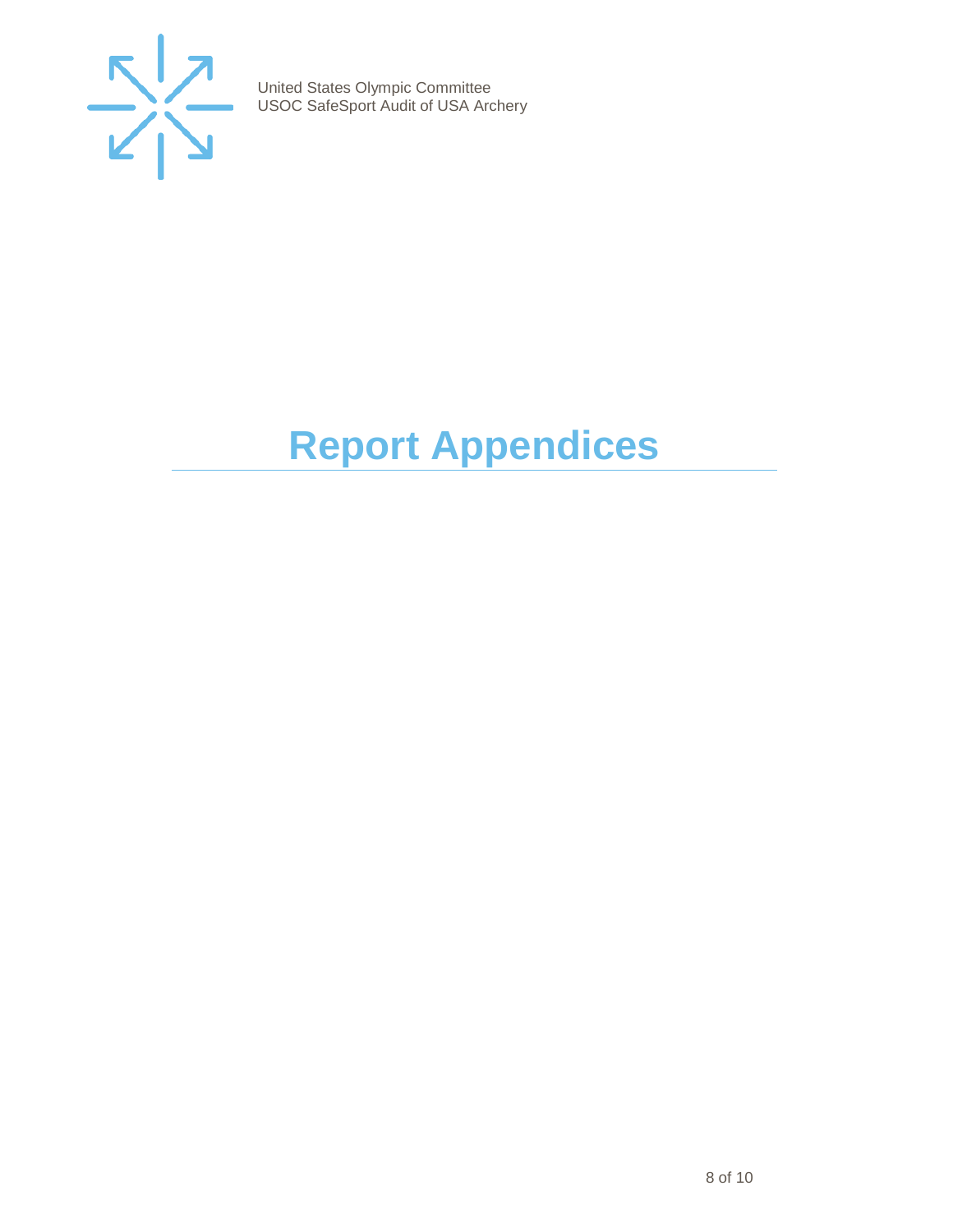

### <span id="page-8-0"></span>**Appendix A: Documents Reviewed**

We reviewed the following documents:

- > Athlete Safety Standards Program Questionnaire
- > Amended and Restated Bylaws of the National Archery Association of the United States (Jan. 6, 2017)
- > Population listing of "required individuals"(i.e., covered individuals defined by the NGB who are required to undergo background check and training)
- > U.S. Center for SafeSport Code for the U.S. Olympic and Paralympic Movement
- > USA Archery Complaints Filed May 2016 April 2017
- > USAA Code of Conduct Policies